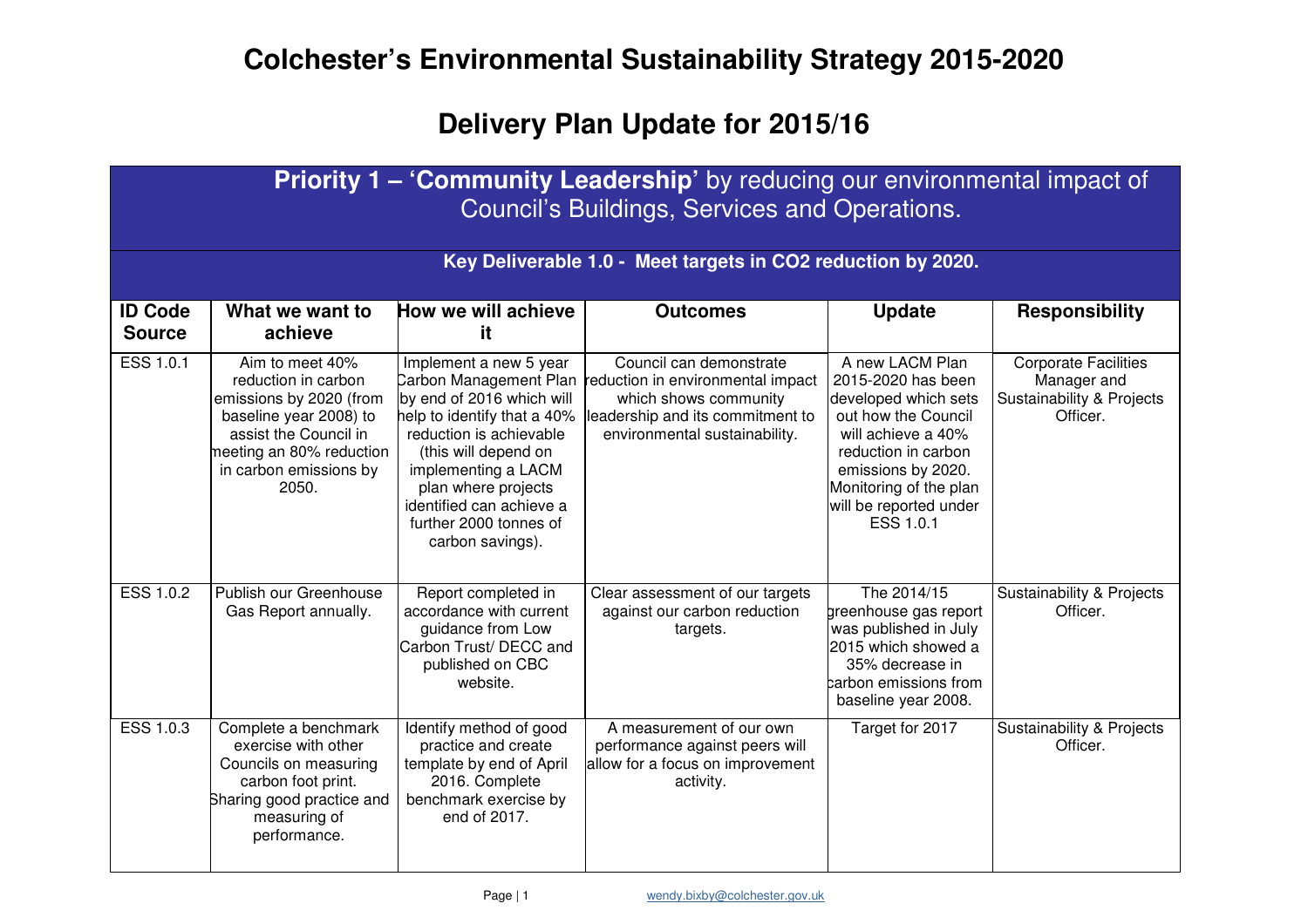| <b>ID Code</b><br><b>Source</b> | What we want to<br>achieve                                                                                       | How we will achieve<br>it                                                                                                   | <b>Outcomes</b>                                                                                                                                                                               | <b>Update</b>                                                                                                                          | <b>Responsibility</b>                     |
|---------------------------------|------------------------------------------------------------------------------------------------------------------|-----------------------------------------------------------------------------------------------------------------------------|-----------------------------------------------------------------------------------------------------------------------------------------------------------------------------------------------|----------------------------------------------------------------------------------------------------------------------------------------|-------------------------------------------|
| ESS 1.0.4                       | Identify most efficient use<br>of fuel for fleet vehicles by<br>end of 2016.                                     | Complete annual report<br>on fuel use for fleet<br>vehicles and make<br>recommendations for<br>vehicle<br>upgrades/changes. | A clear understanding of how the<br>Council is reducing CO2<br>emissions from individual<br>vehicles, even if the overall<br>impacts greater due to a fleet<br>vehicle increase to meet need. | The fleet contract is<br>due for renewal in<br>2017/18; therefore this<br>action has been<br>postponed.                                | Fleet and Depot Manager.                  |
|                                 |                                                                                                                  |                                                                                                                             | Key Deliverable 1.1 - Show community leadership by making further commitments to reduce carbon emissions.                                                                                     |                                                                                                                                        |                                           |
| <b>ID Code</b><br><b>Source</b> | What we want to<br>achieve                                                                                       | How we will<br>achieve it                                                                                                   | <b>Outcomes</b>                                                                                                                                                                               | <b>Update</b>                                                                                                                          | <b>Responsibility</b>                     |
| ESS 1.1.1                       | CBC to make a public<br>commitment to increasing<br>energy efficiency and use<br>of renewable energy<br>sources. | CBC to become a<br>signatory of the<br>Covenant of Lord<br>Mayors by end of 2016.                                           | CBC is committed to reducing<br>carbon emissions and operating<br>more sustainably.                                                                                                           | Viability will be carried<br>but by December 2016<br>and a decision will be<br>taken whether to take<br>the action forward in<br>2017. | Sustainability & Projects<br>Officer.     |
|                                 |                                                                                                                  |                                                                                                                             | Key Deliverable 1.2 - Embed green procurement.                                                                                                                                                |                                                                                                                                        |                                           |
|                                 |                                                                                                                  |                                                                                                                             | <b>All Actions Completed</b>                                                                                                                                                                  |                                                                                                                                        |                                           |
|                                 |                                                                                                                  |                                                                                                                             | Key Deliverable 1.3 - Look at opportunities to reduce energy use.                                                                                                                             |                                                                                                                                        |                                           |
| <b>ID Code</b><br><b>Source</b> | What we want to<br>achieve                                                                                       | How we will<br>achieve it                                                                                                   | <b>Outcomes</b>                                                                                                                                                                               | <b>Update</b>                                                                                                                          | <b>Responsibility</b>                     |
| <b>ESS 1.3.2</b>                | Identify opportunities for<br>development of low<br>carbon private sector<br>homes by end of 2015.               | Complete a viability<br>study.                                                                                              | Sites identified within Colchester<br>for development of low carbon<br>homes.                                                                                                                 | New target set for<br>2017 to tie in with the<br>production of a new<br><b>Housing Stock Survey</b>                                    | <b>Private Sector Housing</b><br>Manager. |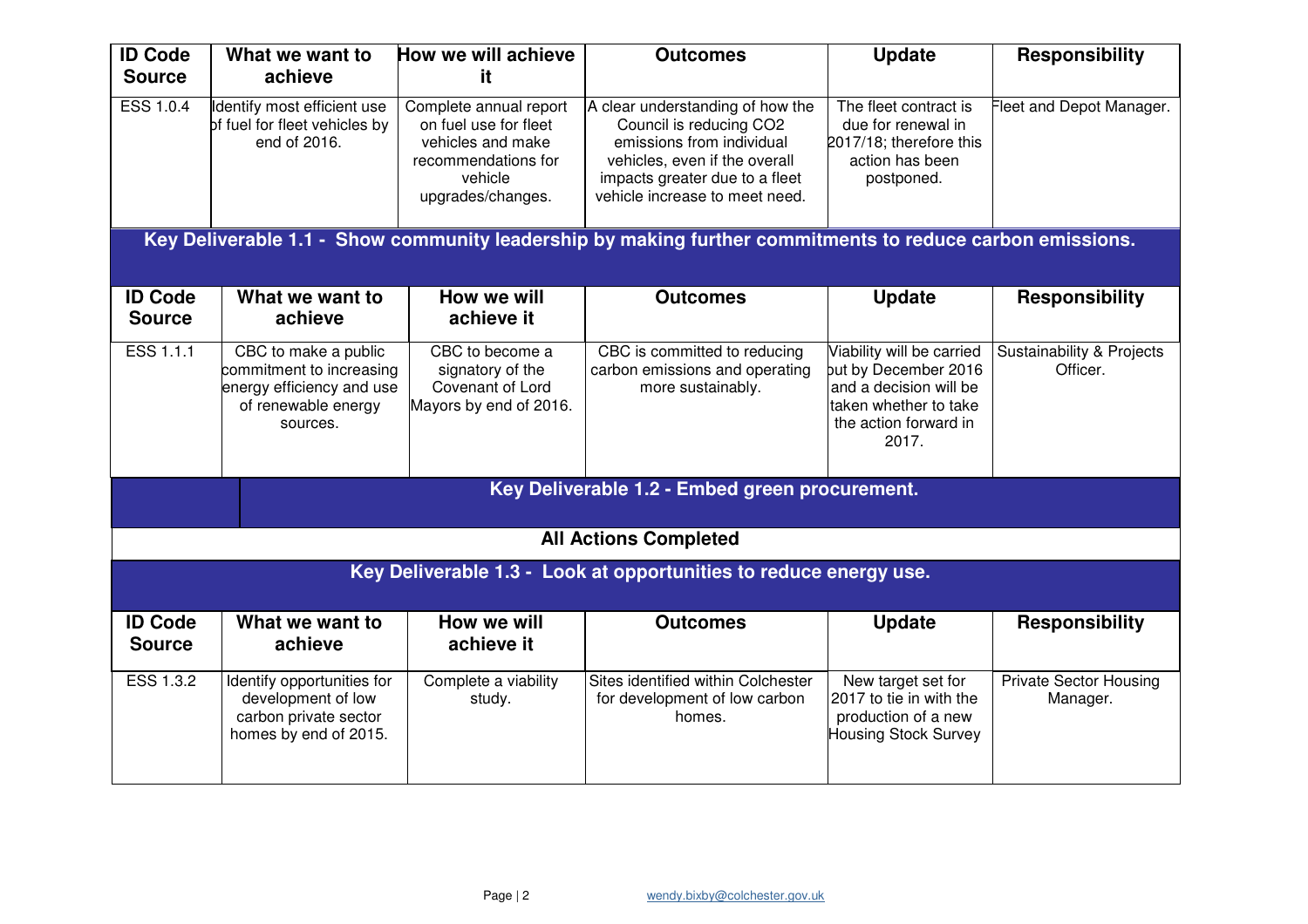| Key Deliverable 1.4 - Assess opportunities for rain water harvesting and/or grey water collection systems for council<br>buildings and operations. |                                                                                                                                                               |                                                                                                                                                                      |                                                                                                                                      |                                                                                                                                                                   |                                                                            |  |
|----------------------------------------------------------------------------------------------------------------------------------------------------|---------------------------------------------------------------------------------------------------------------------------------------------------------------|----------------------------------------------------------------------------------------------------------------------------------------------------------------------|--------------------------------------------------------------------------------------------------------------------------------------|-------------------------------------------------------------------------------------------------------------------------------------------------------------------|----------------------------------------------------------------------------|--|
| <b>ID Code</b><br><b>Source</b>                                                                                                                    | What we want to<br>achieve                                                                                                                                    | How we will achieve<br>it.                                                                                                                                           | <b>Outcomes</b>                                                                                                                      | update                                                                                                                                                            | <b>Responsibility</b>                                                      |  |
| <b>ESS 1.4.1</b>                                                                                                                                   | Identify opportunities for<br>rainwater harvesting<br>and/or grey water<br>collection systems on<br>Council owned buildings<br>in Parks and Country<br>Parks. | Viability Assessment to be<br>completed.                                                                                                                             | Sustainable watering systems in<br>place for parks and country<br>parks where viable by end of<br>2017.                              | Work is on-going on a<br>project by project<br>basis.                                                                                                             | Park Ranger.                                                               |  |
| <b>ESS 1.4.3</b>                                                                                                                                   | Reduce mains water use<br>at recycling plant in Shrub<br>End.                                                                                                 | Assess the opportunity for<br>rain water collected at the<br>Shrub End depot to be<br>used for cleaning of cans in<br>a new can recycling<br>process by end of 2017. | Use of mains water to clean<br>cans for recycling will be kept to<br>a minimum and water collected<br>on site will be well utilised. | Target for end of 2017                                                                                                                                            | Fleet and Depot<br>Manager.                                                |  |
|                                                                                                                                                    |                                                                                                                                                               |                                                                                                                                                                      | Key Deliverable 1.5 - Supporting our staff.                                                                                          |                                                                                                                                                                   |                                                                            |  |
| <b>ID Code</b><br><b>Source</b>                                                                                                                    | What we want to<br>achieve                                                                                                                                    | How we will achieve<br>it                                                                                                                                            | <b>Outcomes</b>                                                                                                                      | <b>Update</b>                                                                                                                                                     | <b>Responsibility</b>                                                      |  |
| ESS 1.5.1                                                                                                                                          | Environmental<br>Sustainability awareness<br>earning programme to be<br>implemented by end of<br>2016.                                                        | Run two staff initiatives<br>per year.                                                                                                                               | Staff has improved level of<br>awareness of how their role<br>impacts on energy use; CO2<br>reduction targets and<br>achievements.   | Campaign launched<br>in May 2016, new<br>sustainability web<br>pages completed.<br>Presentations to<br>teams and services<br>are on-going<br>throughout the year. | Training Officer,<br>supported by<br>Sustainability & Projects<br>Officer. |  |
| <b>ESS 1.5.2</b>                                                                                                                                   | Staff aware of their own<br>parbon footprint, and what saving suggestions; these<br>they can do to minimise it<br>by end of 2017.                             | Staff will submit energy<br>will be recorded to assess<br>current levels of<br>awareness after each<br>training initiative.                                          | Staff have a good level of<br>awareness and want to make<br>savings and reduce CO2<br>emissions by end of 2016.                      | <b>Staff Awareness week</b><br>planned for June 16.<br>Carbon calculation tool<br>under-going testing,<br>with plans to be<br>launched June 2016.                 | <b>Sustainability &amp; Projects</b><br>Officer.                           |  |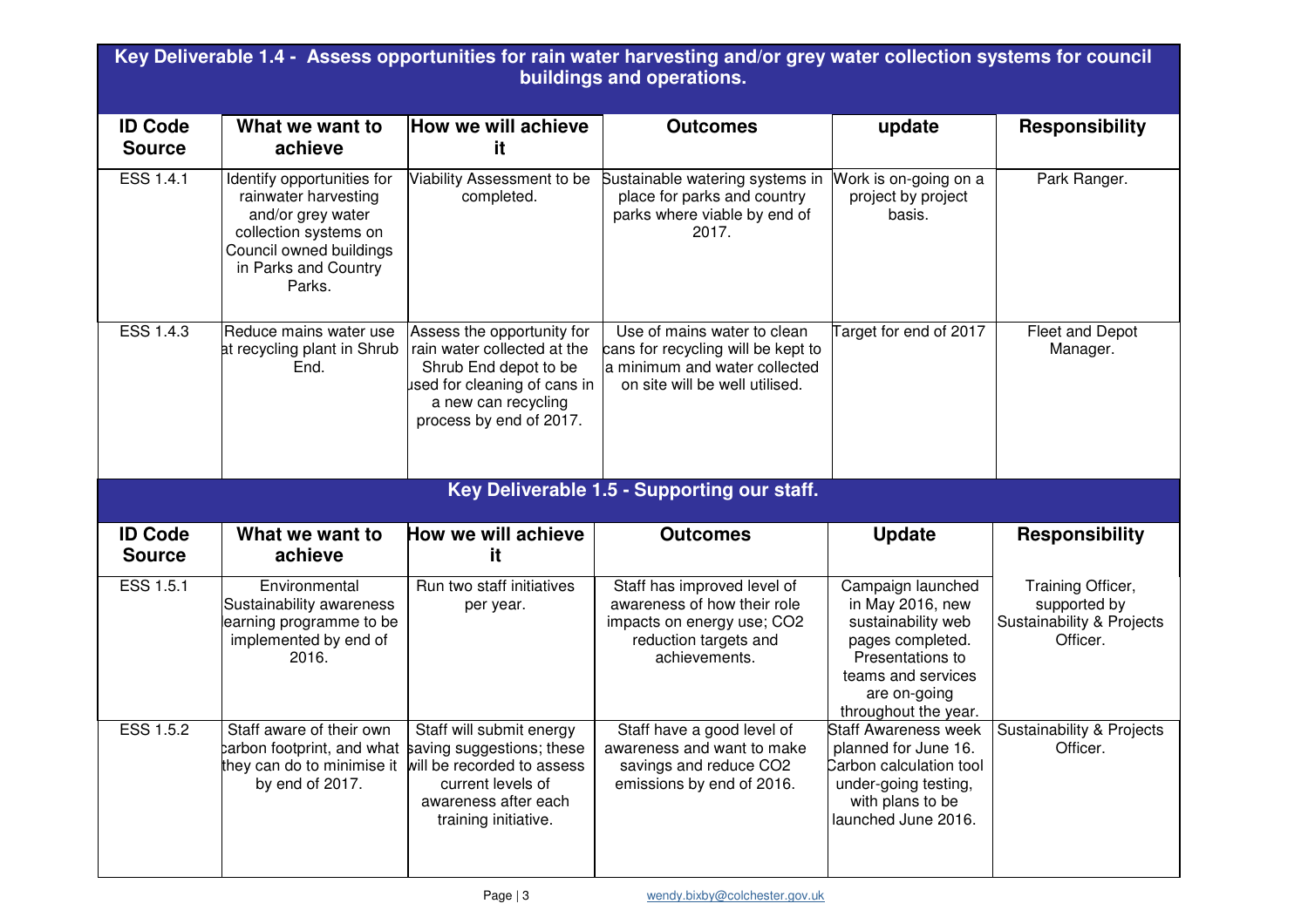| <b>ID Code</b><br><b>Source</b> | What we want to<br>achieve                                                                                                                        | How we will achieve                                                                                  | <b>Outcomes</b>                                                                           | <b>Update</b>                                                                                                                               | <b>Responsibility</b>                                                                                                             |
|---------------------------------|---------------------------------------------------------------------------------------------------------------------------------------------------|------------------------------------------------------------------------------------------------------|-------------------------------------------------------------------------------------------|---------------------------------------------------------------------------------------------------------------------------------------------|-----------------------------------------------------------------------------------------------------------------------------------|
| ESS 1.5.3                       | Energy usage and<br>environmental impact<br>information available on<br>website with links on the<br>HUB (staff online portal)<br>by end of 2016. | Links regularly circulated<br>to highlight new and<br>updated information via<br>internal bulletins. | Staff are able to access<br>environmental impact<br>information easily by end of<br>2015. | New easy to navigate<br>webpages installed in<br>2015/16.<br>Plans to update the<br>old eco-guide<br>information in place<br>for June 2016. | <b>Sustainability &amp; Projects</b><br>Officer (with support from<br>external organisations<br>such as Energy Savings<br>Trust). |

| Key Deliverable 1.6 - Housing stock improvement. |  |
|--------------------------------------------------|--|
| <b>All Actions Completed</b>                     |  |

|                                 |                                                   | Key Deliverable 1.7 - Improve recycling performance.                                     |                                                        |                    |                          |  |  |
|---------------------------------|---------------------------------------------------|------------------------------------------------------------------------------------------|--------------------------------------------------------|--------------------|--------------------------|--|--|
| <b>ID Code</b><br><b>Source</b> | What we want to<br>achieve                        | How we will achieve                                                                      | <b>Outcomes</b>                                        | <b>Update</b>      | <b>Responsibility</b>    |  |  |
| ESS 1.7.4                       | Establish metal can sorter<br>at Shrub End depot. | Viability study completed<br>by end of 2014. New<br>machine installed by end<br>of 2017. | Better quality recycling of cans<br>from January 2018. | Target for 2017/18 | Fleet and Depot Manager. |  |  |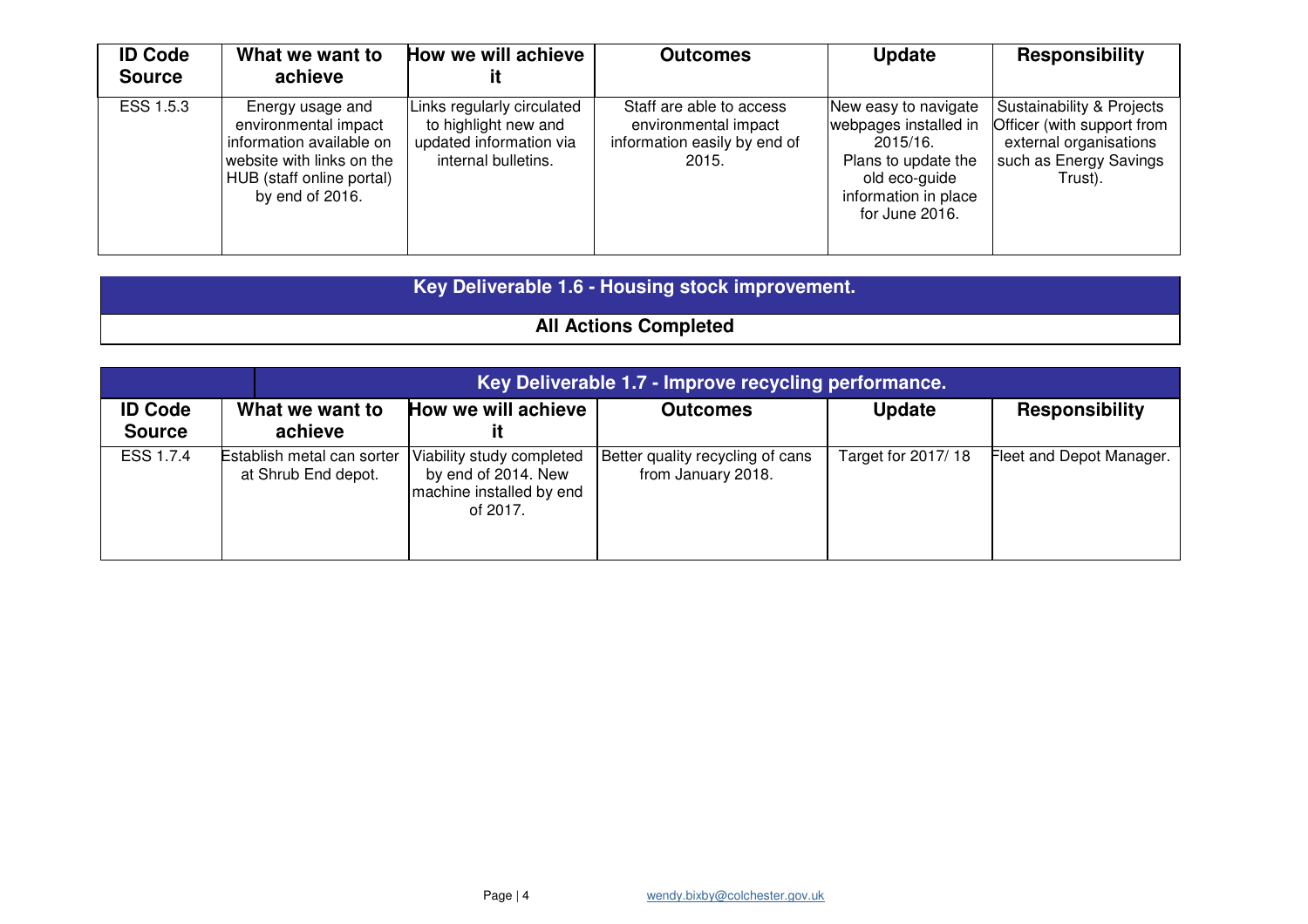|                          | Projects completed and closed in 2015/16<br><b>Priority 1 - 'Community Leadership'</b>                                                          |                                                                                                                              |                                                                                                                                                     |                                                                                         |  |  |  |
|--------------------------|-------------------------------------------------------------------------------------------------------------------------------------------------|------------------------------------------------------------------------------------------------------------------------------|-----------------------------------------------------------------------------------------------------------------------------------------------------|-----------------------------------------------------------------------------------------|--|--|--|
| <b>ID source</b><br>code | What we did                                                                                                                                     | How we did it                                                                                                                | Why we did it                                                                                                                                       | <b>Completed by</b>                                                                     |  |  |  |
| ESS 1.1.2                | CBC to make a strategic<br>commitment to reducing carbon<br>emissions.                                                                          | CBC signed up to Climate Local in<br>September 2015.                                                                         | Provides ongoing commitment made to<br>reduce carbon emissions and progression<br>from Nottingham Declaration.                                      | Sustainability &<br>Projects Officer.                                                   |  |  |  |
| ESS 1.1.3                | Meet statutory reporting<br>requirements under the Home<br>Energy Conservation Act (HECA).                                                      | Publication of HECA report completed by end<br>of March 2015.                                                                | Identifies progress made and new focus<br>areas for the future                                                                                      | <b>HECA Monitoring</b><br>Project Team, led<br>by Sustainability &<br>Projects Officer. |  |  |  |
| ESS 1.2.1 &<br>1.2.2     | Procurement strategy and<br>process now in place to ensure<br>that CBC selects products and<br>services that minimise<br>environmental impacts. | Implemented changes to policies.                                                                                             | The Council is now making informed<br>choices about the products they buy and<br>this will make a difference to the<br>environment.                 | Commercial<br>Procurement<br>Manager.                                                   |  |  |  |
| ESS 1.3.1                | Monitor and reduce energy use in<br>our own buildings by 31 March<br>2016.                                                                      | Identified areas where reduction in energy<br>could be secured and applied them to the<br>new LACM delivery plan up to 2020. | Able to use lessons learned from existing<br>measures to see what is most effective in<br>reducing energy use.                                      | <b>LACM Project</b><br><b>Team and Carbon</b><br>Trust                                  |  |  |  |
| ESS 1.3.2                | Opportunities identified for<br>development of low carbon private<br>sector homes by end of 2015.                                               | Completed viability study.                                                                                                   | Sites identified within Colchester for<br>development of low carbon homes by end<br>of 2015.                                                        | <b>Private Sector</b><br>Housing Manager.                                               |  |  |  |
| <b>ESS 1.3.3</b>         | Develop Heat Maps for Northern<br>Gateway by end of 2016.                                                                                       | Secured Department of Energy and Climate<br>Change funding for Viability study by end of<br>2015.                            | Identify suitable technologies and<br>approaches to energy generation,<br>distribution and supply; highlight<br>opportunities for Northern Gateway. | Economic Growth<br>Manager.                                                             |  |  |  |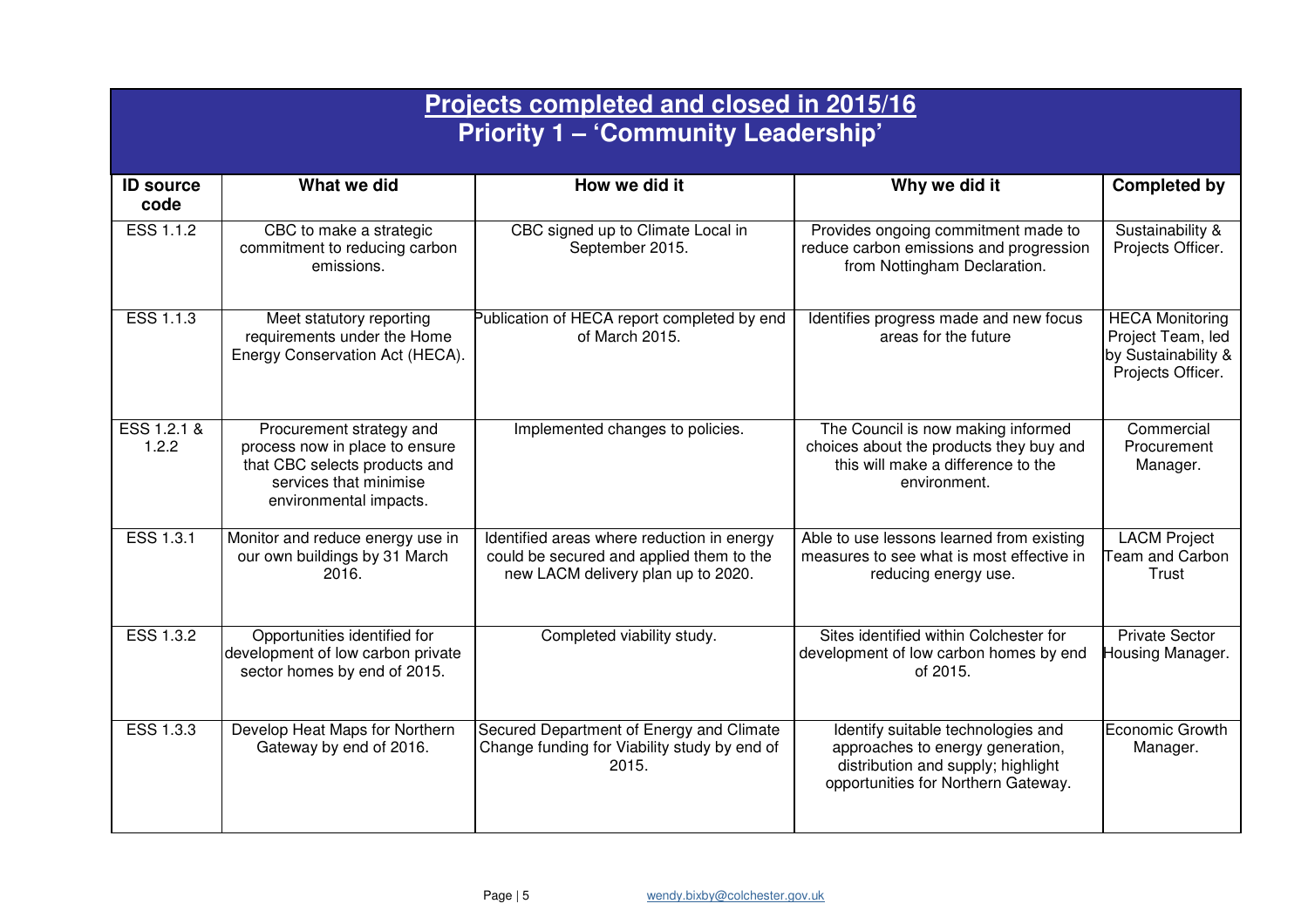| <b>ID source</b><br>code | What we did                                                                                                                                                                | How we did it                                                                                                                                                                                                                                             | Why we did it                                                                                                                                   | <b>Completed by</b>                   |
|--------------------------|----------------------------------------------------------------------------------------------------------------------------------------------------------------------------|-----------------------------------------------------------------------------------------------------------------------------------------------------------------------------------------------------------------------------------------------------------|-------------------------------------------------------------------------------------------------------------------------------------------------|---------------------------------------|
| <b>ESS 1.4.2</b>         | Encourage drought resistant<br>planting to reduce the need for<br>watering.                                                                                                | 1) Explored opportunity for<br>competition/display with Community<br>organisations.<br>2) Reviewed pilot for dry garden at Castle<br>Park, to see if viable to extend into wider<br>area to support drought resistant planting<br>schemes by end of 2015. | Planting across CBC owned gardens and<br>parks are more drought resistant.                                                                      | Park Ranger                           |
| <b>ESS 1.5.3</b>         | Energy usage and environmental<br>impact information available on<br>website with links on the HUB (staff<br>online portal) by end of 2016.                                | inks regularly circulated to highlight new and<br>updated information via internal bulletins.<br>New webpage with links to work across the<br>Council on<br>www.colchester.gov.uk/sustainability                                                          | Staff able to access environmental<br>information more easily.                                                                                  | Sustainability &<br>Projects Officer. |
| <b>ESS 1.6.1</b>         | Photo Voltaic (PVs) fitted to all<br>housing stock where appropriate.                                                                                                      | PV Project completed once all viable<br>properties have had systems installed or the<br>Feed in Tariff reduces below financial model<br>criteria.                                                                                                         | PV Project completed - all viable properties<br>have had systems installed.                                                                     | <b>Housing Asset</b><br>Manager.      |
| ESS 1.6.2                | Viability of new energy efficiency<br>measures for housing stock.                                                                                                          | Viability study completed                                                                                                                                                                                                                                 | Clear direction of management of stock.                                                                                                         | <b>Housing Asset</b><br>Manager.      |
| ESS 1.7.1                | Complete delivery plan for flat<br>recycling project by end of 2016.                                                                                                       | Undertook exercise to identify properties<br>which do not have recycling facilities (i.e.<br>flats) by end of 2016.                                                                                                                                       | Flats recycling will be considered for<br>improvements and delivery will be shaped<br>around solutions offering best results by<br>end of 2016. | <b>Waste Strategy</b><br>Officer.     |
| <b>ESS 1.7.3</b>         | Benchmark recycling performance<br>with other local authorities is being<br>carried out with the review of the<br>waste strategy and development of<br>a new waste vision. | Results measured and comparison made.                                                                                                                                                                                                                     | Better able to identify further ways in which<br>recycling might be improved by end of<br>2015.                                                 | <b>Waste Strategy</b><br>Officer.     |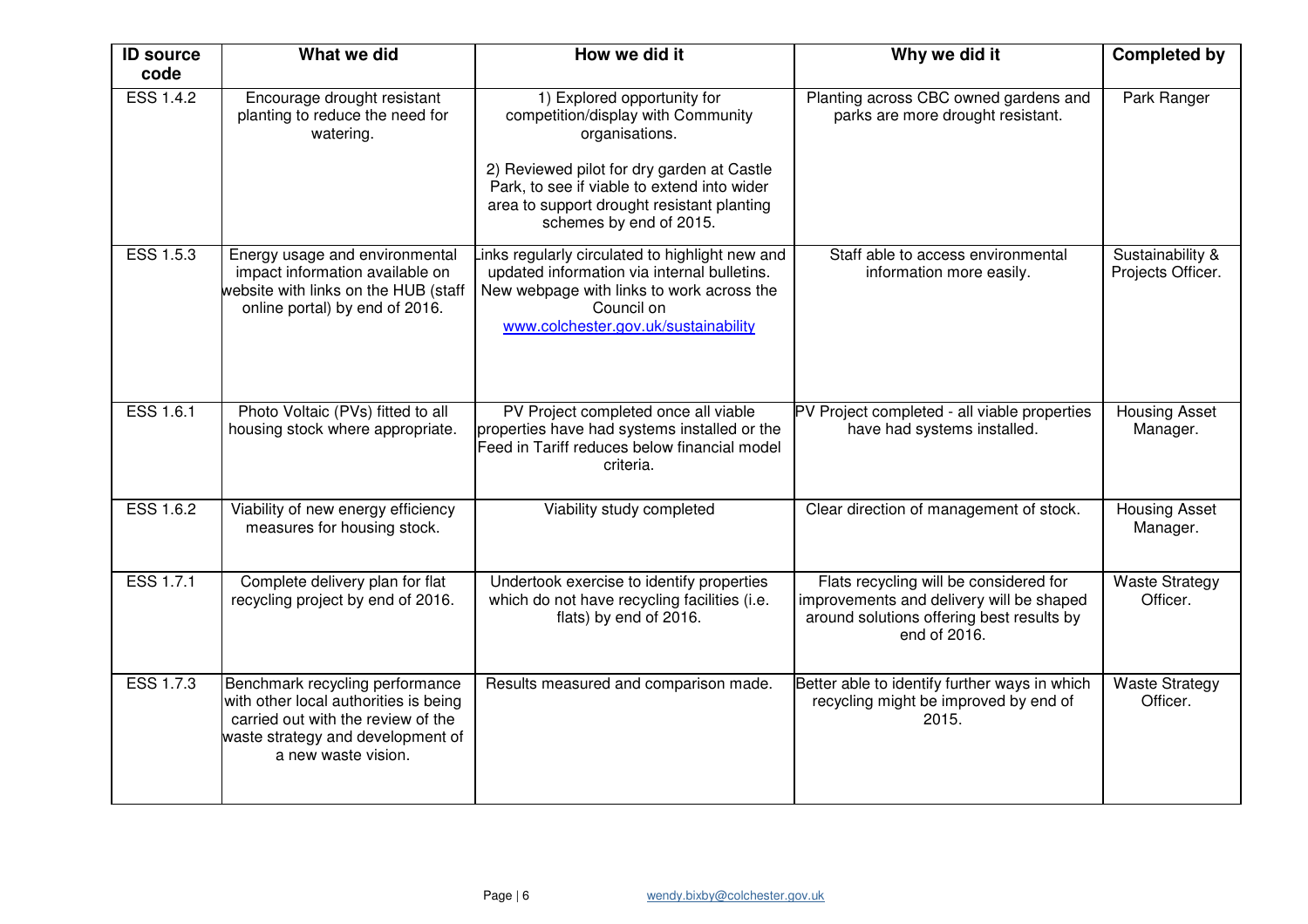| <b>ID source</b><br>code | What we did                                                                                                                                   | How we did it                                                                                                     | Why we did it                                                                                                                                                                                                                                              | <b>Completed by</b>               |
|--------------------------|-----------------------------------------------------------------------------------------------------------------------------------------------|-------------------------------------------------------------------------------------------------------------------|------------------------------------------------------------------------------------------------------------------------------------------------------------------------------------------------------------------------------------------------------------|-----------------------------------|
| ESS 1.7.2                | Develop recycling and reuse<br>projects with external partners and<br>explore/ apply for external funding<br>opportunities to fund this work. | Worked with community organisations to<br>identify projects that will capture the<br>imagination of local people. | Increased awareness of how to work with<br>community partners.<br>2) Increased awareness of drought<br>resistant planting through the Waste Bag<br>Recycling Project.<br>3) Multi agency approach to improving<br>recycling and thinking more sustainably. | <b>Waste Strategy</b><br>Officer. |
| ESS 1.7.3                | Benchmark recycling performance<br>with other local authorities.                                                                              | Results measured and comparison made.                                                                             | Able to identify further ways in which<br>recycling might be improved.                                                                                                                                                                                     | <b>Waste Strategy</b><br>Officer. |

| <b>Priority 2 – 'Building resilient communities'</b> by working with Colchester's Residents,<br>Businesses and the Third Sector. |                                                                                                                  |                                                                                                                                                                                                                      |                                                                                                                                                                                                                                                            |                                                                                                                                                                                                                                                |                                                             |  |
|----------------------------------------------------------------------------------------------------------------------------------|------------------------------------------------------------------------------------------------------------------|----------------------------------------------------------------------------------------------------------------------------------------------------------------------------------------------------------------------|------------------------------------------------------------------------------------------------------------------------------------------------------------------------------------------------------------------------------------------------------------|------------------------------------------------------------------------------------------------------------------------------------------------------------------------------------------------------------------------------------------------|-------------------------------------------------------------|--|
|                                                                                                                                  |                                                                                                                  |                                                                                                                                                                                                                      | Key Deliverable 2.1 - Supporting Local communities to help them become resilient to climate change.                                                                                                                                                        |                                                                                                                                                                                                                                                |                                                             |  |
| <b>ID Code</b><br><b>Source</b>                                                                                                  | What we want to<br>achieve                                                                                       | How we will achieve<br>it                                                                                                                                                                                            | <b>Outcomes</b>                                                                                                                                                                                                                                            | <b>Update</b>                                                                                                                                                                                                                                  | <b>Responsibility</b>                                       |  |
| ESS 2.1.3                                                                                                                        | Enable better access to<br>developing local<br>emergency plans for<br>Town & Parish Councils<br>from April 2015. | Continue to work with the<br>group of District<br><b>Emergency Planning</b><br>Officers DEPO to assist in<br>the roll out of training<br>courses to support<br>development of<br>community based<br>emergency plans. | <b>Rural and Coastal Communities</b><br>most at risk will be better<br>prepared for emergencies.<br>ocal Town and Parish Councils<br>across Colchester will<br>understand how to develop a<br>local emergency plan and the<br>resources available to them. | A new committee has been set<br>up at West Mersea Town<br>Council to review their position<br>and look at developing a new<br>emergency plan.<br>A workshop for Town & Parish<br>Councils is being developed<br>for roll out in November 2016. | Health, Safety and<br><b>Emergency Planning</b><br>Advisor. |  |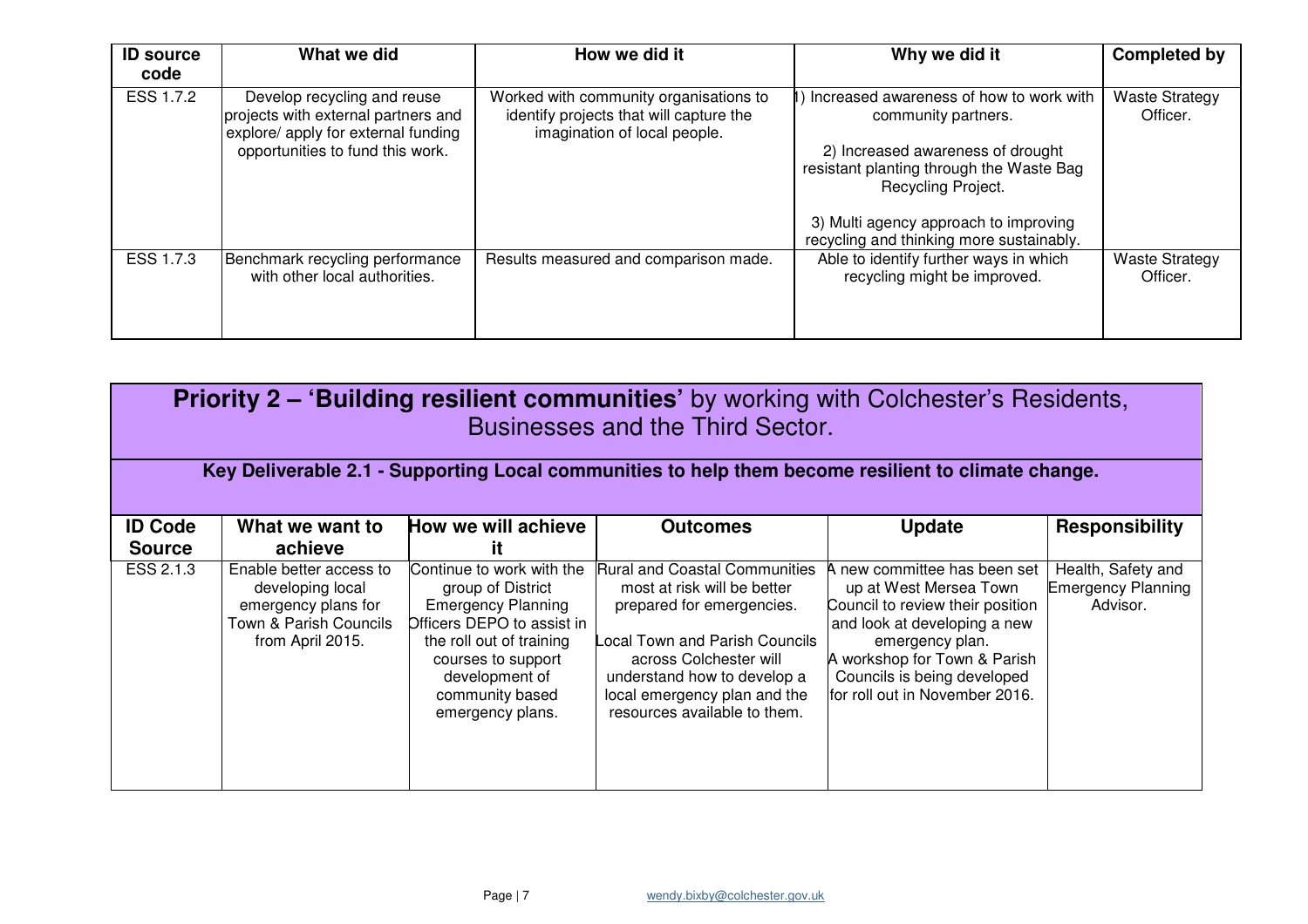| Key Deliverable 2.2 - Alignment of Colchester Borough Council strategies to enable a collaborative approach with external<br>partners to achieve environmental sustainability.      |                                                                                                                                                |                                                                                                                                                                                        |                                                                                                                                                  |                                                                                                                                                                                                                                                                                                     |                                                                                                                                  |  |
|-------------------------------------------------------------------------------------------------------------------------------------------------------------------------------------|------------------------------------------------------------------------------------------------------------------------------------------------|----------------------------------------------------------------------------------------------------------------------------------------------------------------------------------------|--------------------------------------------------------------------------------------------------------------------------------------------------|-----------------------------------------------------------------------------------------------------------------------------------------------------------------------------------------------------------------------------------------------------------------------------------------------------|----------------------------------------------------------------------------------------------------------------------------------|--|
| <b>ID Code</b><br><b>Source</b>                                                                                                                                                     | What we want to<br>achieve                                                                                                                     | How we will achieve<br>it.                                                                                                                                                             | <b>Outcomes</b>                                                                                                                                  | update                                                                                                                                                                                                                                                                                              | <b>Responsibility</b>                                                                                                            |  |
| <b>ESS 2.2.4</b>                                                                                                                                                                    | To enable partnership<br>working and achievement<br>of joint outcomes with<br>local providers focussing<br>on environmental<br>sustainability. | Monthly meetings to<br>review projects and<br>identify joint approach to<br>achieving targets, starting<br>in April 2015.                                                              | Strengthening our way of<br>working with external agencies<br>to achieve joint objectives.                                                       | New 'Building Resilient<br>Communities' event under<br>development. Bringing together<br>CBC services and high level<br>partners as workshop leads and<br>keynote speakers, including<br><b>Carbon Trust and Environment</b><br>Agency.                                                             | Sustainability &<br>Projects Officer.                                                                                            |  |
| Key Deliverable 2.3 - Develop, create and promote opportunities for developing environmental<br>understanding which will help retain rural skills and grow the local green economy. |                                                                                                                                                |                                                                                                                                                                                        |                                                                                                                                                  |                                                                                                                                                                                                                                                                                                     |                                                                                                                                  |  |
| <b>ID Code</b><br><b>Source</b>                                                                                                                                                     | What we want to<br>achieve                                                                                                                     | How we will achieve<br>it.                                                                                                                                                             | <b>Outcomes</b>                                                                                                                                  | <b>Update</b>                                                                                                                                                                                                                                                                                       | <b>Responsibility</b>                                                                                                            |  |
| ESS 2.3.1                                                                                                                                                                           | Development and<br>etention of rural skills and<br>local training<br>opportunities.                                                            | Support rural training<br>provider to access<br>external funding and look<br>at ways in which we can<br>assist to promote training<br>opportunities for young<br>people in Colchester. | Improved local travel<br>options; supporting local<br>trades; retaining traditional<br>skills; supporting alternative<br>apprenticeship schemes. | 500k + funding bids for<br>external grants have been<br>submitted by the Training<br>provider to support the growth<br>of local rural training provision<br>- Results are pending.<br>Information on courses<br>available was shared at a wide<br>range of community events<br>throughout the year. | <b>Sustainability &amp; Projects</b><br>Officer has led on action<br>during 2015/16<br><b>Enterprise and Tourism</b><br>Manager. |  |
| ESS 2.3.3                                                                                                                                                                           | Support green business<br>growth                                                                                                               | Identify green business<br>opportunities in<br>Colchester and work with<br>ECC to enable ERDF and<br>other appropriate EU<br>funding to support growth<br>of the sector.               | Benefits to local economy<br>and advancement of green<br>business in Colchester.                                                                 | European funding has been<br>applied for and secured for a<br>number of local projects. The<br>Enterprise Team have<br>worked with and supported<br>the ECC Team in developing<br>green business growth<br>opportunities.                                                                           | <b>Enterprise and Tourism</b><br>Manager.                                                                                        |  |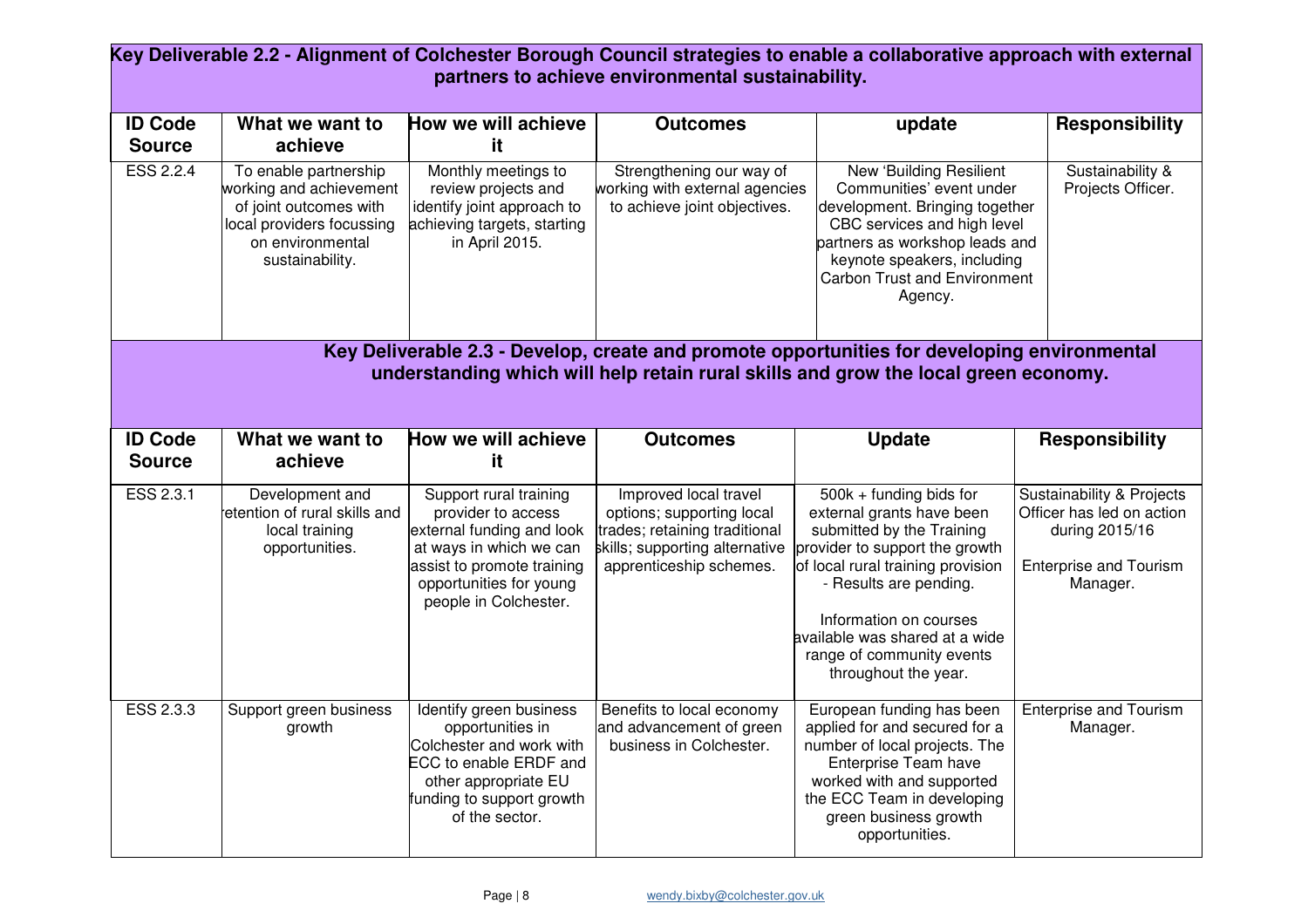|                                 | Key Deliverable 2.4 - Identify sources of grant and match funding.                                                                           |                                                                                                                                                                                                                                                                                                               |                                                                                                                                                                                                                                                                                                                                                                                                                                                                         |                                                                                                        |                                          |  |  |  |
|---------------------------------|----------------------------------------------------------------------------------------------------------------------------------------------|---------------------------------------------------------------------------------------------------------------------------------------------------------------------------------------------------------------------------------------------------------------------------------------------------------------|-------------------------------------------------------------------------------------------------------------------------------------------------------------------------------------------------------------------------------------------------------------------------------------------------------------------------------------------------------------------------------------------------------------------------------------------------------------------------|--------------------------------------------------------------------------------------------------------|------------------------------------------|--|--|--|
| <b>ID Code</b><br><b>Source</b> | What we want to<br>achieve                                                                                                                   | How we will achieve it                                                                                                                                                                                                                                                                                        | <b>Outcomes</b>                                                                                                                                                                                                                                                                                                                                                                                                                                                         | <b>Update</b>                                                                                          | <b>Responsibility</b>                    |  |  |  |
| <b>ESS 2.4.3</b>                | Opportunities for match<br>funding to be identified<br>for larger Community<br>and Council led<br>sustainability projects<br>by end of 2016. | Identify European funding<br>that will support the<br>development of new larger<br>scale projects.                                                                                                                                                                                                            | 1) Creating opportunities to grow<br>the green economy and complete<br>a range of viability studies will<br>emerge. (Energy/Heating/Low<br>Carbon Homes)<br>2) Support community projects that<br>are addressing the effects of<br>climate change on a larger scale<br>(such as coastal defences and<br>protection of biodiversity).<br>Key Deliverable 2.5 - Look at opportunities to reduce costs and save energy use in our communities.<br><b>Actions Completed</b> | DECC funding secured for<br>viability studies and heat<br>mapping across 2 locations<br>in Colchester. | Funding Coordinator.                     |  |  |  |
|                                 |                                                                                                                                              |                                                                                                                                                                                                                                                                                                               | Key Deliverable 2.7 - Identify opportunities to deliver sustainable transport.                                                                                                                                                                                                                                                                                                                                                                                          |                                                                                                        |                                          |  |  |  |
|                                 |                                                                                                                                              |                                                                                                                                                                                                                                                                                                               |                                                                                                                                                                                                                                                                                                                                                                                                                                                                         |                                                                                                        |                                          |  |  |  |
| ID<br>Code<br><b>Source</b>     | What we want to<br>achieve                                                                                                                   | How we will achieve it                                                                                                                                                                                                                                                                                        | <b>Outcomes</b>                                                                                                                                                                                                                                                                                                                                                                                                                                                         | <b>Update</b>                                                                                          | <b>Responsibility</b>                    |  |  |  |
| <b>ESS</b><br>2.7.1             | Realise opportunities<br>for sustainable<br>transport infrastructure<br>and assess<br>opportunities for new<br>projects.                     | 1) Develop a new Transport<br>Strategy as part of the review<br>of the Local Plan process.<br>The new Local Plan to be<br>adopted in 2017.<br>2) Work with the Highways<br>and Transportation<br>Authorities and transport<br>operators to secure<br>investment into Colchester<br>for sustainable transport. | The Council takes a long term<br>view on how sustainable transport<br>solutions will be part of the local<br>infrastructure.                                                                                                                                                                                                                                                                                                                                            | Target for 2017                                                                                        | <b>Transportation Policy</b><br>Manager. |  |  |  |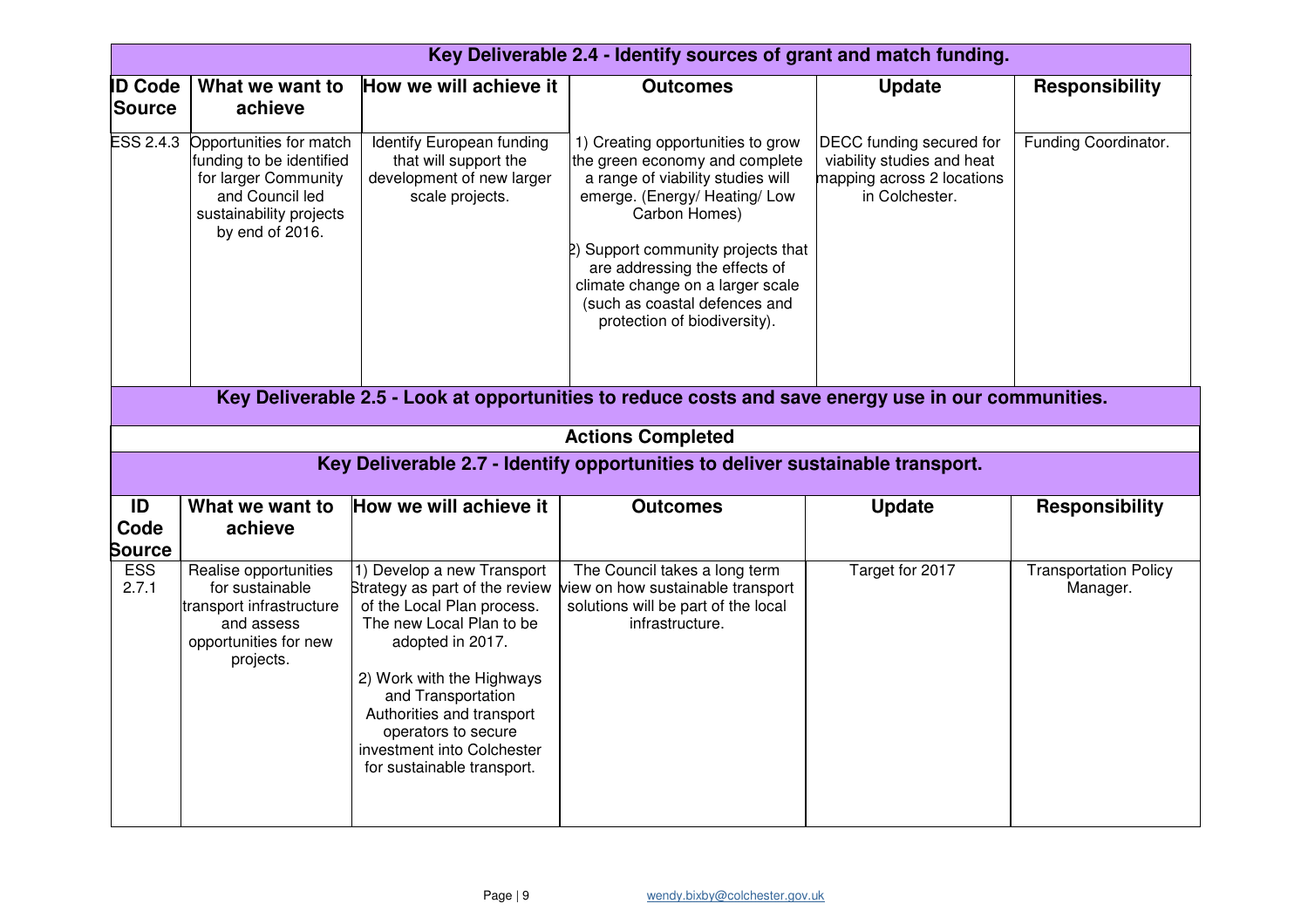|                                 | Key Deliverable 2.8 - Warmer Greener homes.                                                            |                                                                                                                                                                                                                                                                        |                                                                                                                                                                                     |                                                                          |                                           |  |
|---------------------------------|--------------------------------------------------------------------------------------------------------|------------------------------------------------------------------------------------------------------------------------------------------------------------------------------------------------------------------------------------------------------------------------|-------------------------------------------------------------------------------------------------------------------------------------------------------------------------------------|--------------------------------------------------------------------------|-------------------------------------------|--|
| <b>ID Code</b><br><b>Source</b> | What we want to<br>achieve                                                                             | How we will achieve it                                                                                                                                                                                                                                                 | <b>Outcomes</b>                                                                                                                                                                     | <b>Update</b>                                                            | <b>Responsibility</b>                     |  |
| <b>ESS 2.8.2</b>                | <b>Private Sector Housing</b><br><b>Stock Survey</b><br>completed by end of<br>2016/17.                | 1) To be completed by the end<br>of March 2015<br>2) Survey results to be<br>analysed and reported by<br>August 2015;<br>3) Financial Assistance Policy<br>amended to target assistance<br>to meet need identified by the<br>stock survey by the end of<br>March 2016. | 1) Better able to identify<br>homes eligible for ECO<br>funding and retrofit projects.<br>2) Range of financial<br>assistance offers available to<br>target areas/ household types. | Survey delayed but is<br>expected to be underway<br>by end of March 2016 | <b>Private Sector Housing</b><br>Manager. |  |
| <b>ESS 2.8.4</b>                | Promote energy<br>efficient building<br>methods to ensure<br>homes consume fewer<br>resources to heat. | Review guidance for<br>Developers on building<br>sustainable homes and look at<br>opportunities for training<br>Developers on ISO14001 -<br>Sustainable Development.                                                                                                   | Developers have clear<br>guidance on next step on from<br>the Code for Sustainable<br>Homes, with access to<br>accreditation and measuring<br>quality.                              | No progress to report due<br>to no clear guidance from<br>government     | Planning Policy Officer.                  |  |

|                                 | Key Deliverable 3.0 - Provide a readily accessible online section on environmental sustainability for<br><b>Colchester residents.</b>        |                                                                                                                                                                                                                  |                                                                                                                          |               |                                                                                                                                  |  |  |
|---------------------------------|----------------------------------------------------------------------------------------------------------------------------------------------|------------------------------------------------------------------------------------------------------------------------------------------------------------------------------------------------------------------|--------------------------------------------------------------------------------------------------------------------------|---------------|----------------------------------------------------------------------------------------------------------------------------------|--|--|
| <b>ID Code</b><br><b>Source</b> | <b>Description of</b><br><b>Milestone</b>                                                                                                    | Output                                                                                                                                                                                                           | <b>Outcomes</b>                                                                                                          | <b>Update</b> | <b>Responsibility</b>                                                                                                            |  |  |
| <b>ESS 3.0.2</b>                | Incorporate 'Channel<br>Shift' strategy into<br>addressing<br>environmental<br>sustainability for<br>Colchester residents by<br>end of 2017. | 1) Assess how people are<br>accessing environmental<br>sustainability information online<br>and what people are searching<br>for:<br>2) Content for website to be<br>refreshed and signed off by<br>end of 2017. | Ensures delivery of services<br>that are needed, through the<br>most appropriate, efficient and<br>cost-effective means. | On Target     | <b>Head of Customer</b><br>Services, Customer<br>Demand and Research<br>Manager and the<br>Sustainability & Projects<br>Officer. |  |  |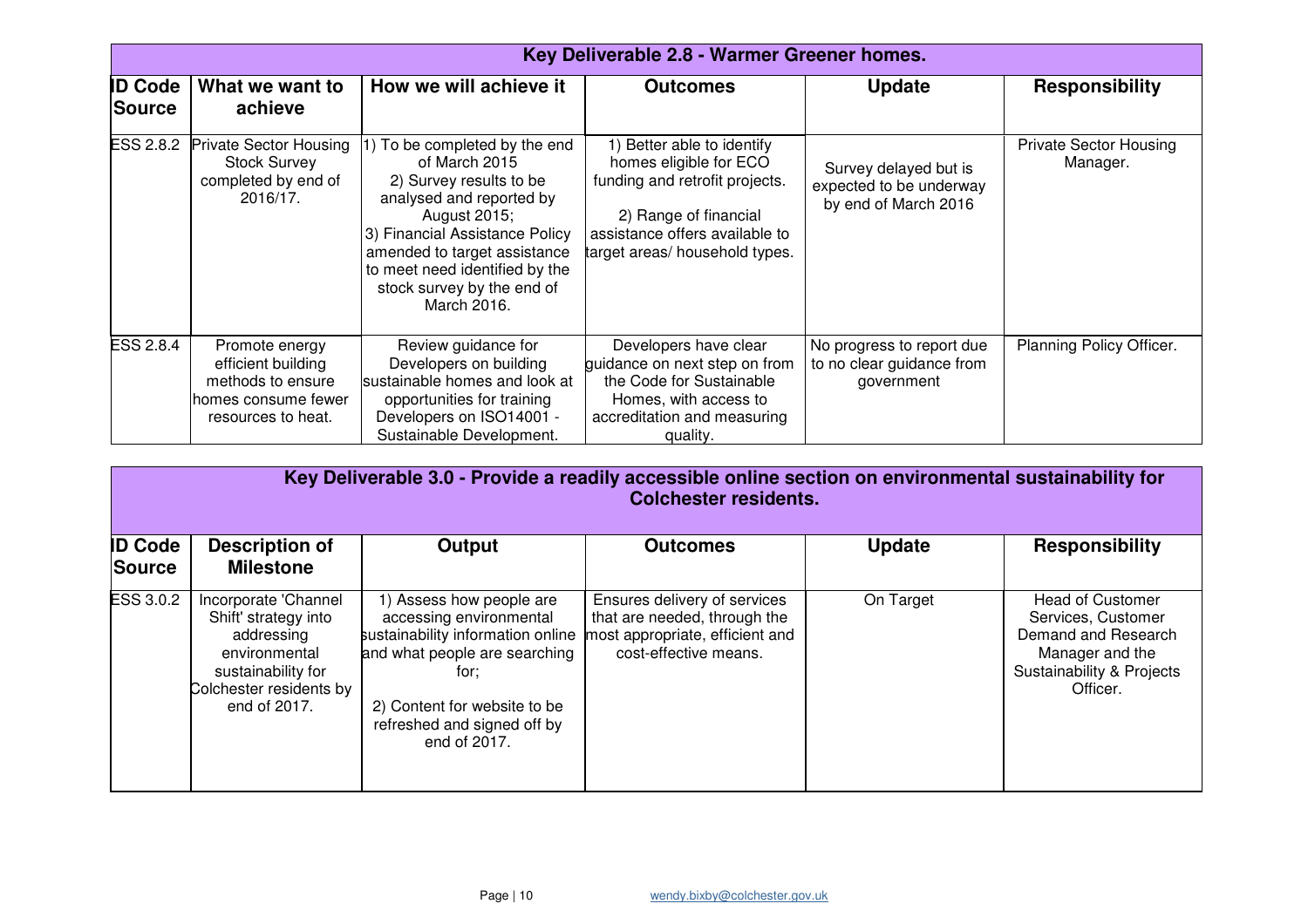| Key Deliverable 3.1 - Work to reduce fuel poverty in Colchester.                                        |                                                                                                                        |                                                                                                                                                                                                                                                                                                     |                                                                                                                                                   |                                                                       |  |  |  |
|---------------------------------------------------------------------------------------------------------|------------------------------------------------------------------------------------------------------------------------|-----------------------------------------------------------------------------------------------------------------------------------------------------------------------------------------------------------------------------------------------------------------------------------------------------|---------------------------------------------------------------------------------------------------------------------------------------------------|-----------------------------------------------------------------------|--|--|--|
| <b>Actions Completed</b>                                                                                |                                                                                                                        |                                                                                                                                                                                                                                                                                                     |                                                                                                                                                   |                                                                       |  |  |  |
|                                                                                                         | Key Deliverable 3.2 - Engage with partner agencies that could support us in the delivery of sustainability projects.   |                                                                                                                                                                                                                                                                                                     |                                                                                                                                                   |                                                                       |  |  |  |
|                                                                                                         |                                                                                                                        | <b>Actions Completed</b>                                                                                                                                                                                                                                                                            |                                                                                                                                                   |                                                                       |  |  |  |
| <b>Projects Completed and closed in 2015/16</b><br><b>Priority 2 - 'Building Resilient Communities'</b> |                                                                                                                        |                                                                                                                                                                                                                                                                                                     |                                                                                                                                                   |                                                                       |  |  |  |
| <b>ID source</b><br>code                                                                                | What we did                                                                                                            | How we did it                                                                                                                                                                                                                                                                                       | Why we did it                                                                                                                                     | <b>Completed by</b>                                                   |  |  |  |
| ESS 2.1.1                                                                                               | Residents kept informed about<br>changes to Green Deal, ECO and<br>local energy efficiency<br>opportunities/ measures. | Action was taken to promote energy<br>efficiency opportunities, and refresh<br>information on schemes by making<br>accessible via a new webpage<br>http://www.colchester.gov.uk/savingenergy<br>Zone Teams assisted in raising awareness<br>during energy week at the market in the town<br>centre. | Residents are better able to access what<br>they are entitled to, and make informed<br>choices about making their homes more<br>energy efficient. | Community<br><b>Initiatives Project</b><br>Officer and Zone<br>Team 7 |  |  |  |
| ESS 2.1.2                                                                                               | Supported the development of<br>community driven projects in 2015.                                                     | Action taken in 2015 :<br>1) Met with groups that can support the<br>development of new initiatives.<br>2) Delivered Community Energy Event in<br>partnership with ECC.                                                                                                                             | Resident and community groups are better<br>equipped to address issues that affect<br>them locally.                                               | Sustainability &<br>Projects Officer.                                 |  |  |  |
| ESS 2.1.4                                                                                               | Improved support for vulnerable<br>residents during cold weather<br>spells from Autumn/Winter15.                       | Implemented new Winter warmth project,<br>working in partnership with the Colchester<br>CVS.<br>Public health information disseminated to<br>vulnerable residents through this scheme.                                                                                                              | Contributing to reduce the number of<br>excess winter deaths, and improved living<br>conditions for vulnerable people during<br>cold weather.     | Community<br><b>Initiatives Project</b><br>Officer.                   |  |  |  |
| <b>ESS 2.2.1</b>                                                                                        | Drafted a new Low Emissions<br>Strategy which went out to<br>consultation by end of 2015/16.                           | Worked with ECC/ CBC colleagues and<br>Defra funded air quality specialist to identify<br>steps to improve air quality in Colchester                                                                                                                                                                | Implementation of the new strategy and<br>action plan works to monitor and reduce<br>the amount of harmful emissions from<br>road transport.      | Environmental<br>Protection<br>Manager.                               |  |  |  |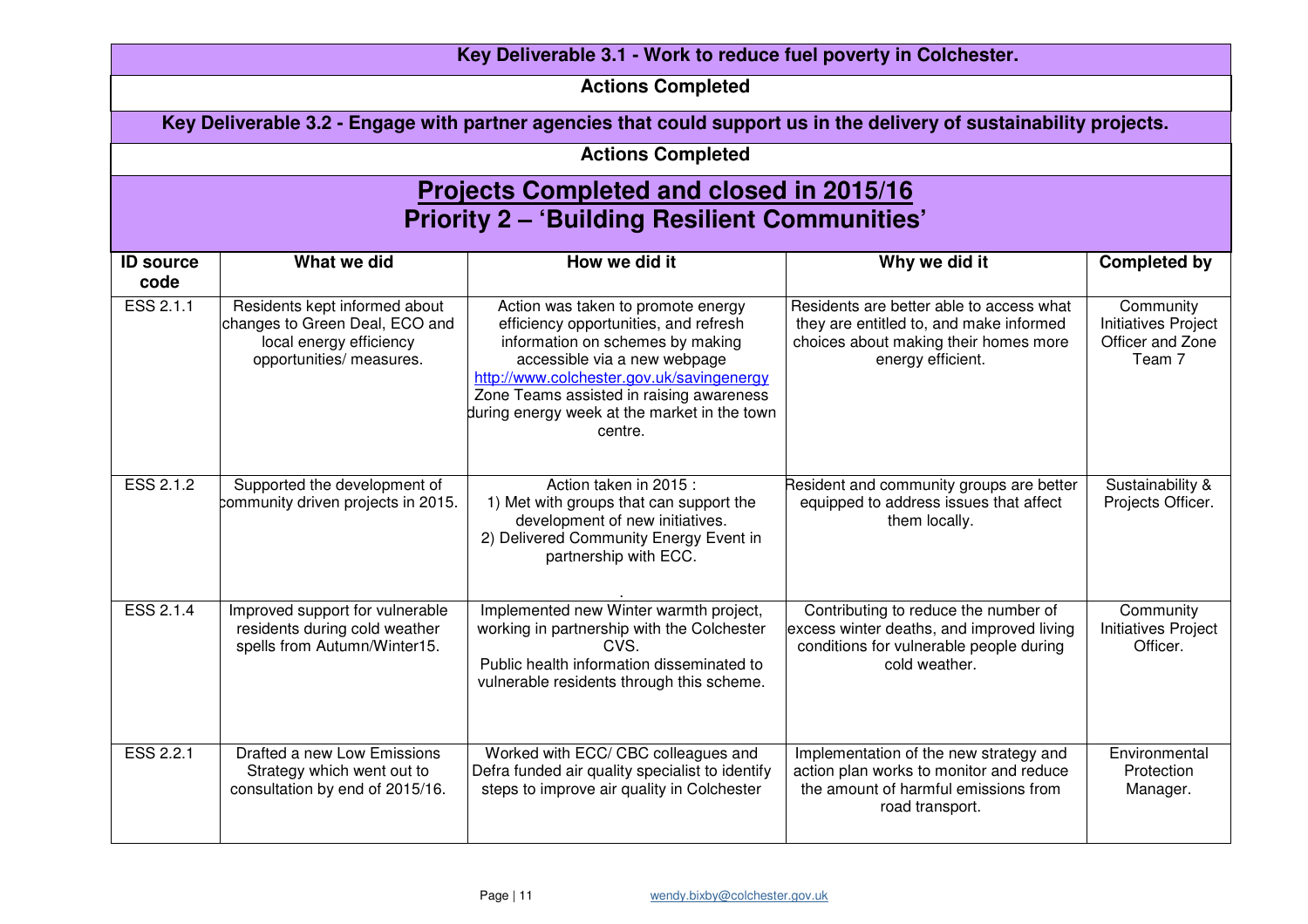| <b>ID source</b> | What we did                                                                                                                                                        | How we did it                                                                                                                                                                                                                                                                                                                                                                                                                                                                        | Why we did it                                                                                                                                                                                                                                                                                                                                                                         | <b>Completed by</b>                   |
|------------------|--------------------------------------------------------------------------------------------------------------------------------------------------------------------|--------------------------------------------------------------------------------------------------------------------------------------------------------------------------------------------------------------------------------------------------------------------------------------------------------------------------------------------------------------------------------------------------------------------------------------------------------------------------------------|---------------------------------------------------------------------------------------------------------------------------------------------------------------------------------------------------------------------------------------------------------------------------------------------------------------------------------------------------------------------------------------|---------------------------------------|
| code             |                                                                                                                                                                    |                                                                                                                                                                                                                                                                                                                                                                                                                                                                                      |                                                                                                                                                                                                                                                                                                                                                                                       |                                       |
| <b>ESS 2.2.2</b> | Developed a new Housing<br>Strategy by end of 2015.                                                                                                                | Worked with a Project Group made up of<br>external partners to identify steps to fulfil<br>sustainable housing requirements.                                                                                                                                                                                                                                                                                                                                                         | A clear connection has been made<br>between the strategies, in particular linking<br>fuel poverty actions and development of<br>sustainable homes.                                                                                                                                                                                                                                    | <b>Strategic Housing</b><br>Officer.  |
| ESS 2.2.3        | Worked in partnership with Social<br>Housing providers to develop<br>sustainability projects to support<br>wider number of Colchester<br>residents by end of 2016. | Identified opportunities for collaborative<br>projects between CBC and Colchester based<br>social housing providers. Energy switching<br>advice was sent to local RP's for<br>dissemination to their residents. New<br>workshop in development for roll out in<br>November 2016                                                                                                                                                                                                      | Supports people who are most vulnerable<br>in our communities to enable them to<br>reduce energy costs and makes<br>information more accessible on being<br>more sustainable.                                                                                                                                                                                                         | <b>Strategic Housing</b><br>Manager.  |
| ESS 2.2.4        | Worked in partnership to achieve<br>joint outcomes with local providers<br>focussing on environmental<br>sustainability.                                           | Monthly meetings were held with third sector<br>groups including Enform, Abberton Rural<br>Training, Essex Wildlife Trust, Mersea Island<br>harbour trust and Colchester CAB to review<br>current projects and identify joint approach to<br>filling in gaps in provision, including:<br>Energy switching<br>Wood recycling<br>Flooding<br>Biodiversity<br>Rural skills/training                                                                                                     | This has strengthened our way of working<br>with external agencies and joint outcomes<br>are being achieved as a result. Including:<br>Alternative switching for vulnerable<br>households<br>Fuel debt advice<br>$\bullet$<br>Accessible training provision in rural<br>$\bullet$<br>skills<br>Looking at opportunities to develop<br>an up to date local Biodiversity Action<br>Plan | Sustainability &<br>Projects Officer. |
| <b>ESS 2.4.1</b> | Delivered pilot project over 2 years<br>to support vulnerable people who<br>cannot switch online through the<br><b>Big Community Switch</b><br>programme.          | Secured 2 years of small grant funding for<br>partnership projects to deliver offline service.<br>DECC funding worth £14,000 was secured.<br>40 vulnerable people unable to get online<br>were better supported, and got better value<br>for the energy they were using.<br>Some households were unable to switch as it<br>was found many household winter payments<br>could be effected.<br>The project now links with the Colchester<br>CAB who is able to offer fuel debt advice. | Vulnerable people are better supported to<br>switch energy providers and make<br>financial savings on their energy bills.                                                                                                                                                                                                                                                             | Sustainability &<br>Projects Officer. |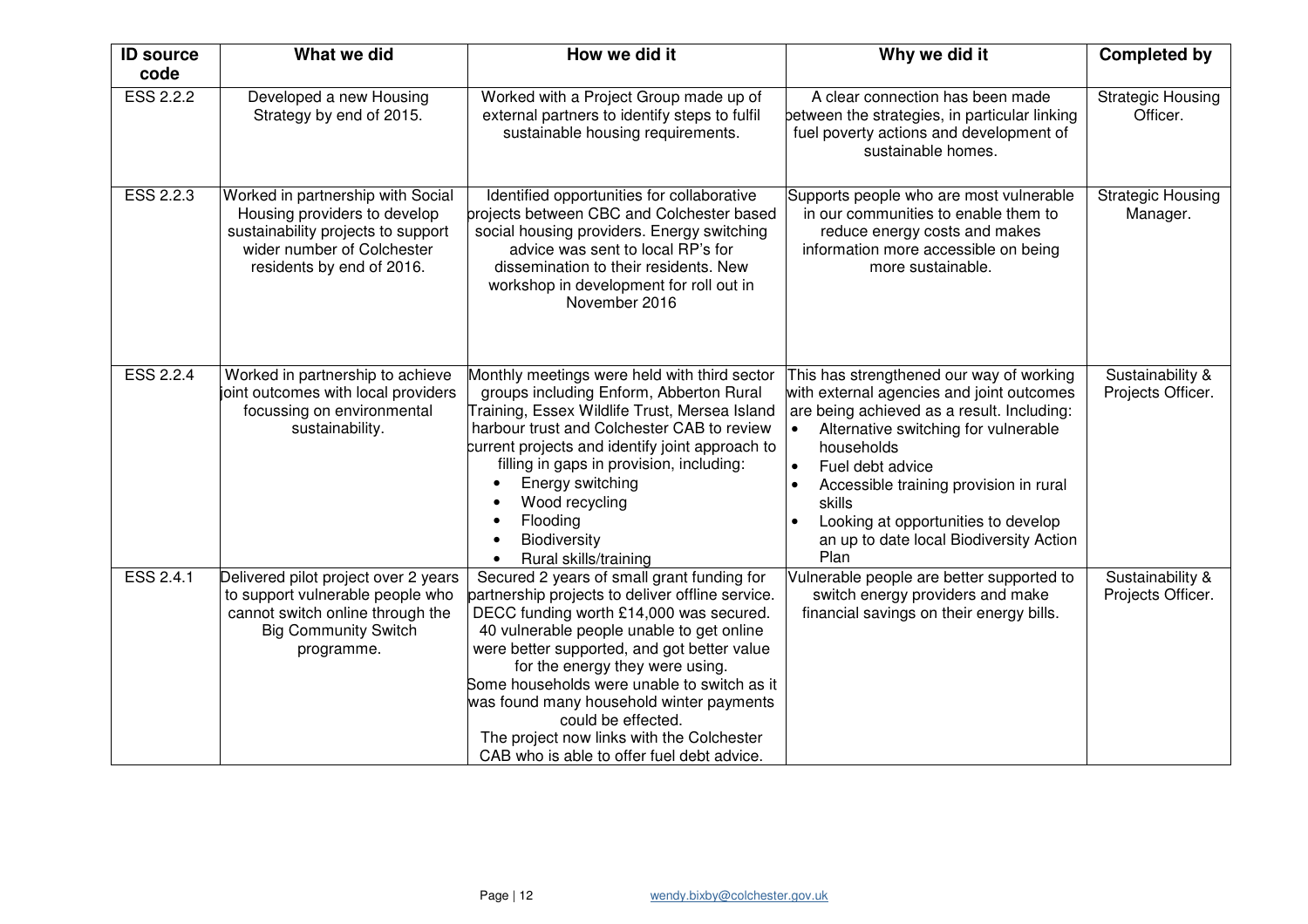| <b>ID source</b><br>code | What we did                                                                                                                                                                          | How we did it                                                                                                                                                                                                                                                                                                                                                                                                                                                                                               | Why we did it                                                                                                                                                                                                                                                                                                                                                                                                 | <b>Completed by</b>                                                         |
|--------------------------|--------------------------------------------------------------------------------------------------------------------------------------------------------------------------------------|-------------------------------------------------------------------------------------------------------------------------------------------------------------------------------------------------------------------------------------------------------------------------------------------------------------------------------------------------------------------------------------------------------------------------------------------------------------------------------------------------------------|---------------------------------------------------------------------------------------------------------------------------------------------------------------------------------------------------------------------------------------------------------------------------------------------------------------------------------------------------------------------------------------------------------------|-----------------------------------------------------------------------------|
| <b>ESS 2.4.2</b>         | Develop a new funding resource<br>for community groups and local<br>charities to use as guide to setting<br>up new environmentally focussed<br>community projects by end of<br>2016. | New funding web page set up with Enform so<br>that local community groups looking to set up<br>environmental projects can get access to<br>funding resources. The CBC funding portal is<br>how accessible on the Councils sustainability<br>webpage.                                                                                                                                                                                                                                                        | New community groups and charities are<br>better able to identify potential funding<br>opportunities, with a focus on addressing<br>local need.                                                                                                                                                                                                                                                               | Sustainability &<br>Projects Officer.                                       |
| ESS 2.5.1                | Development of new Comms<br>plan to encourage residents and<br>customers to sign up for the Big<br>Community Switch (BCS).                                                           | Three energy auctions delivered in 2015/16<br>Spring/Summer; Autumn and Winter.<br>Incorporated into new wider engagement<br>campaign #greenercol<br>We achieved this through:<br>Development of a new Comms Plan<br>Design and dissemination of new BCS<br>(2)<br>flyers and banners for community<br>events<br>Analysis of the BCS project data to<br>3)<br>identify any tends in switching<br>Communities Project Officer took promotional<br>material to three 'Winter warmth' events<br>during 2015/16 | Marketing the BCS successfully has<br>ensured that:<br>More people take part in the<br>auctions<br>Different marketing mediums<br>reach different target groups<br>Greater numbers of people<br>achieved energy bill savings (on<br>average £200 per annum per<br>household).<br>In recent auctions we are seeing<br>residents returning to the<br>scheme to check they are still<br>getting value for money. | Sustainability &<br>Projects Officer<br>and Comms BP                        |
| ESS 2.5.2                | Encourage SMEs to take part in<br>the iChoosr brokerage scheme to<br>reduce energy costs and switch to<br>appropriate business energy<br>meters and tariffs.                         | Raised profile of the rolling brokerage service Businesses are better aware that they can<br>run by:.<br>Developing a new Comms Plan to<br>incorporate 'make it cheaper'.<br>New SME flyers and banners<br>produced for business events.                                                                                                                                                                                                                                                                    | pay less for their energy if they switch to<br>business tariffs and exchange residential<br>meters for business energy meters.                                                                                                                                                                                                                                                                                | Sustainability &<br>Projects Officer,<br>&<br>Comms BP                      |
| ESS 2.5.3                | Energy switching information<br>included in sign up packs for every<br>new CBH Resident by end of<br>2015.                                                                           | Information is now included in all new CBH<br>resident packs.<br>This action will continue as long as paper<br>packs for residents are being disseminated.                                                                                                                                                                                                                                                                                                                                                  | All new tenants have energy efficiency<br>information and Big Community Switch<br>sign-up information in their welcome packs<br>so they are better informed as to how to<br>switch energy provider.                                                                                                                                                                                                           | Sustainability &<br>Projects Officer,<br><b>CBH Resident</b><br>Engagement. |
| ESS 2.5.4                | Viability of delivering Energy<br><b>Assessments for Private Sector</b><br>homeowners by end of 2015.                                                                                | CBH EPC Officer carried out Energy<br>Performance Certificates (EPC) on Council<br>housing stock, and looked at the viability of<br>offering this as a new service to Private<br>sector housing.                                                                                                                                                                                                                                                                                                            | A new service emerged as a result of this<br>viability study to work with Private Sector<br>Landlords to raise SAP Ratings on<br>properties being leased to Council tenants.                                                                                                                                                                                                                                  | <b>CBH Property</b><br>Services.                                            |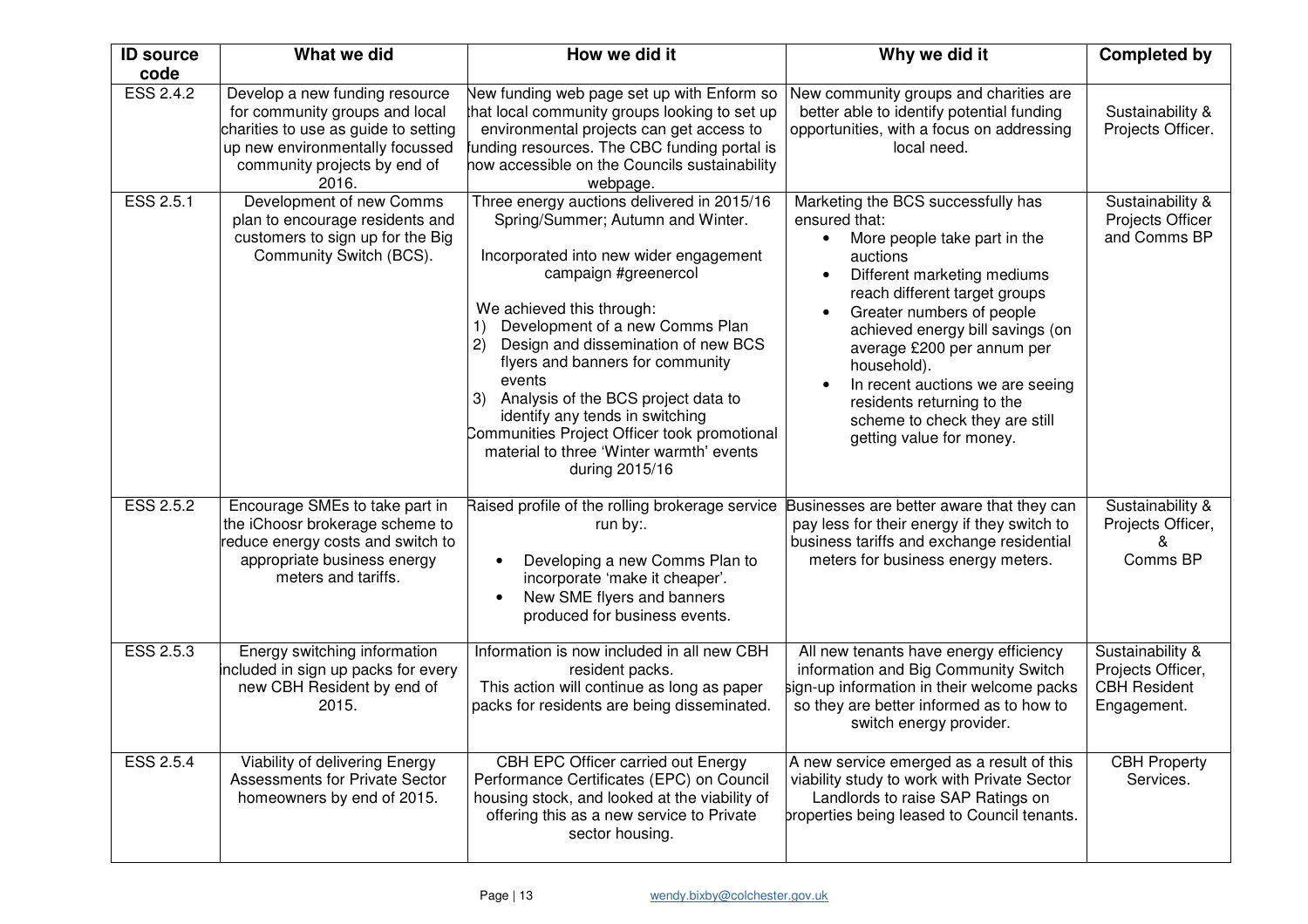| <b>ID source</b> | What we did                                                                                                                                                                       | How we did it                                                                                                                                                                                                                                                                                                                                                                               | Why we did it                                                                                                                                                                                                                                                                         | <b>Completed by</b>                                                                                 |
|------------------|-----------------------------------------------------------------------------------------------------------------------------------------------------------------------------------|---------------------------------------------------------------------------------------------------------------------------------------------------------------------------------------------------------------------------------------------------------------------------------------------------------------------------------------------------------------------------------------------|---------------------------------------------------------------------------------------------------------------------------------------------------------------------------------------------------------------------------------------------------------------------------------------|-----------------------------------------------------------------------------------------------------|
| code             |                                                                                                                                                                                   |                                                                                                                                                                                                                                                                                                                                                                                             |                                                                                                                                                                                                                                                                                       |                                                                                                     |
| ESS 2.8.1        | Work with Private Landlords to<br>deliver a range of informative<br>events on sustainable homes;<br>energy efficiency and work in<br>partnership with local landlord<br>networks. | Private Sector Housing Team worked with<br>CBH to take the landlord forum in house.<br>The sustainability event for 2016 will include<br>a workshop for the Housing Sector.                                                                                                                                                                                                                 | Private Landlords better equipped with<br>information to improve standard of rented<br>homes. CBH have now taken ownership of<br>the Landlords forum and will deliver<br>regular events.                                                                                              | <b>Private Sector</b><br><b>Housing Manager</b><br>Sustainability and<br>Projects Officer.          |
| ESS 3.0.1        | Maximise the effectiveness of self-<br>serve for customers so they can<br>access information about<br>environmental sustainability issues<br>online.                              | Online team have supported the<br>development of the new sustainability web<br>pages and are involved in regularly<br>refreshing them with up to date information<br>for customers.                                                                                                                                                                                                         | Customers are able to find information and<br>advice on everything from energy<br>efficiency; reducing energy costs; to<br>leading on their own environmental<br>projects.                                                                                                            | Customer<br>Demand and<br>Research<br>Manager, and<br>Sustainability &<br>Projects Officer.         |
| ESS 3.1.1        | Support most vulnerable residents,<br>who are most at risk of fuel<br>poverty, and help raise awareness<br>of the help available to residents<br>on low incomes.                  | A programme of events and initiatives have<br>focussed on remedial action home owners<br>can take to make their homes cheaper to<br>heat and light.<br>The updated community's pages promote<br>loft insulation programmes; and how to<br>access to winter fuel payments. In addition<br>to this the Council has worked in<br>partnership with CCVS to deliver a Winter<br>Warmth campaign. | Residents in or facing fuel poverty are<br>better able to access information on<br>keeping homes warm during cold weather<br>spells by end of 2016.<br>Residents have better access to payments<br>and initiatives that they are entitled to<br>claim.                                | Community<br><b>Initiatives Project</b><br>Officer and<br><b>Private Sector</b><br>Housing Manager. |
| ESS 3.1.2        | Engage with local press and<br>ensure activities well promoted by<br>end of 2015.                                                                                                 | This action was incorporated into the Comms<br>plan April 2015.                                                                                                                                                                                                                                                                                                                             | Awareness of fuel poverty is raised, and<br>information on how to heat homes and<br>stay warm in winter is more readily<br>available.                                                                                                                                                 | Communications<br><b>Business Partner</b><br>for Sustainability.                                    |
| ESS 3.1.3        | Deliver a range of Community<br>Events to focus on reducing<br>people living in fuel poverty and<br>staying warm during cold weather<br>spells by end of 2016.                    | Zones incorporated fuel poverty advice into<br>existing 'coffee and chat events' that ran as a<br>programme throughout the year.<br>Worked with CBH Resident engagement<br>officers to share information and promote<br>support services to Council tenants.                                                                                                                                | A rolling programme of community events<br>focusing on keeping warm in winter and<br>reducing fuel poverty became business as<br>usual for Zone Teams. This means that<br>vulnerable people will have one point of<br>contact where further connections and<br>referrals can be made. | Group Manager.<br>(Zones)                                                                           |
| ESS 3.2.1        | Work with key partners to take a<br>collaborative approach to 'climate<br>change adaptation' by end of<br>2016.                                                                   | Worked with Community groups and local<br>charities to develop a list of potential<br>projects addressing local need and worked<br>together to identify delivery partners.                                                                                                                                                                                                                  | Increased levels of volunteering<br>opportunities; improved collaborative<br>approach to address sustainability<br>issues; providing access to a wider<br>range of community projects.                                                                                                | Sustainability &<br>Projects Officer.                                                               |